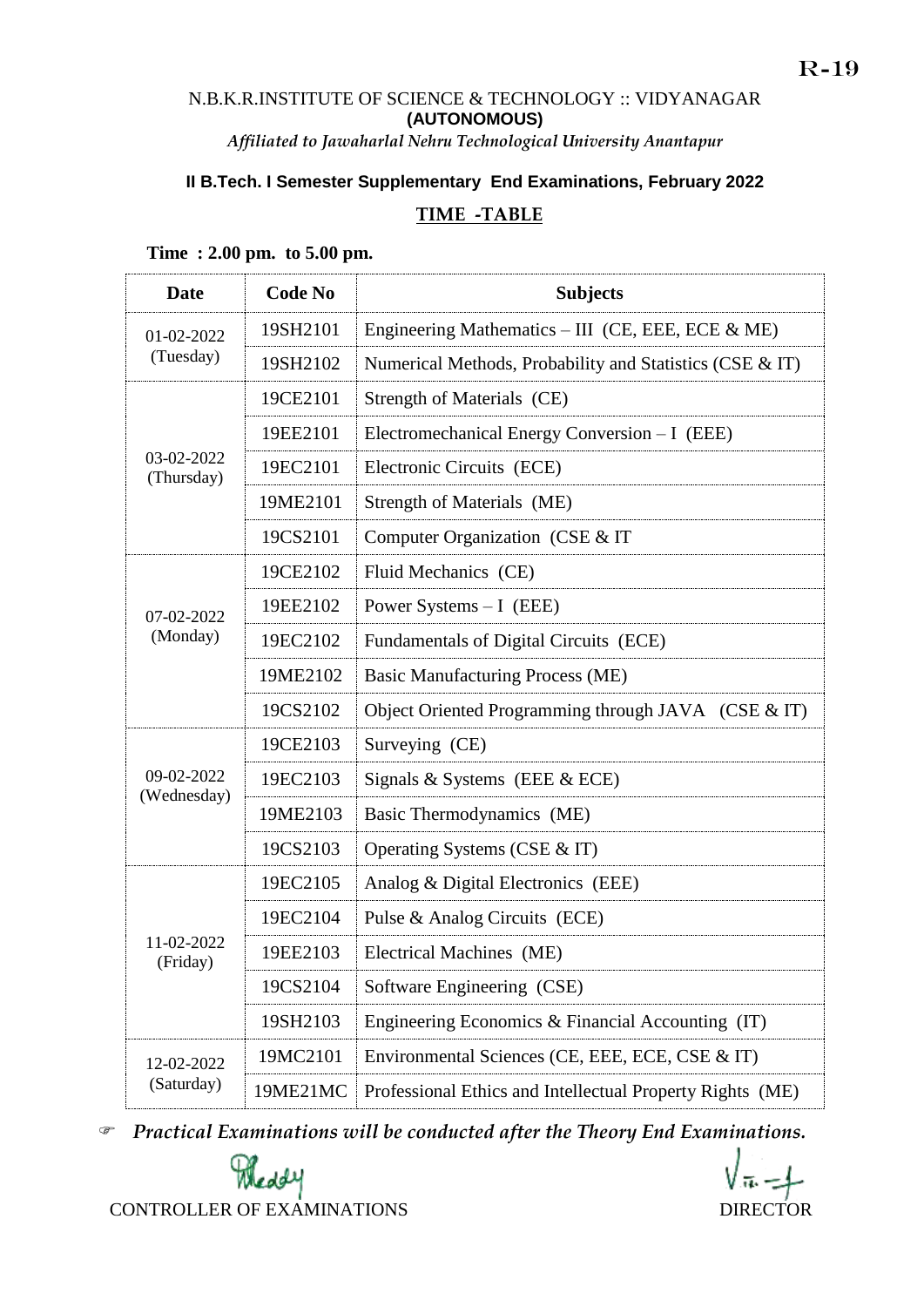#### N.B.K.R.INSTITUTE OF SCIENCE & TECHNOLOGY :: VIDYANAGAR **(AUTONOMOUS)** *Affiliated to Jawaharlal Nehru Technological University Anantapur*

# **I B.Tech. I Semester Supplementary End Examinations, February 2022 TIME -TABLE**

| <b>Date</b>                 | <b>Code No</b> | <b>Subjects</b>                                             |
|-----------------------------|----------------|-------------------------------------------------------------|
| $01-02-2022$<br>(Tuesday)   | 19SH1101       | Functional English (Common to all Branches)                 |
| 03-02-2022<br>(Thursday)    | 19SH1102       | Applied Physics (EEE, ECE, CSE $&$ IT)                      |
|                             | 19SH1103       | Engineering Chemistry (CE $&$ ME)                           |
| $07-02-2022$<br>(Monday)    | 19SH1104       | Engineering Mathematics - I (Common to all Branches)        |
| $09-02-2022$<br>(Wednesday) | 19CS1101       | Programming for Problem Solving<br>(Common to all Branches) |
| 11-02-2022<br>(Friday)      | 19EE1103       | Elements of Electrical & Electronics Engineering (CE)       |
|                             | 19EE1101       | Basic Electrical Sciences (EEE, CSE & IT)                   |
|                             | 19ME1101       | Engineering Mechanics $-I$ (ME)                             |
|                             | 19EE1102       | Electrical Circuits (ECE)                                   |

#### **Time : 9.00 a.m. to 12.00 Noon**

*Practical Examinations will be conducted after the Theory End Examinations.* 

Poleddy CONTROLLER OF EXAMINATIONS DIRECTOR

 $\sqrt{\pi}-1$ 

R-19